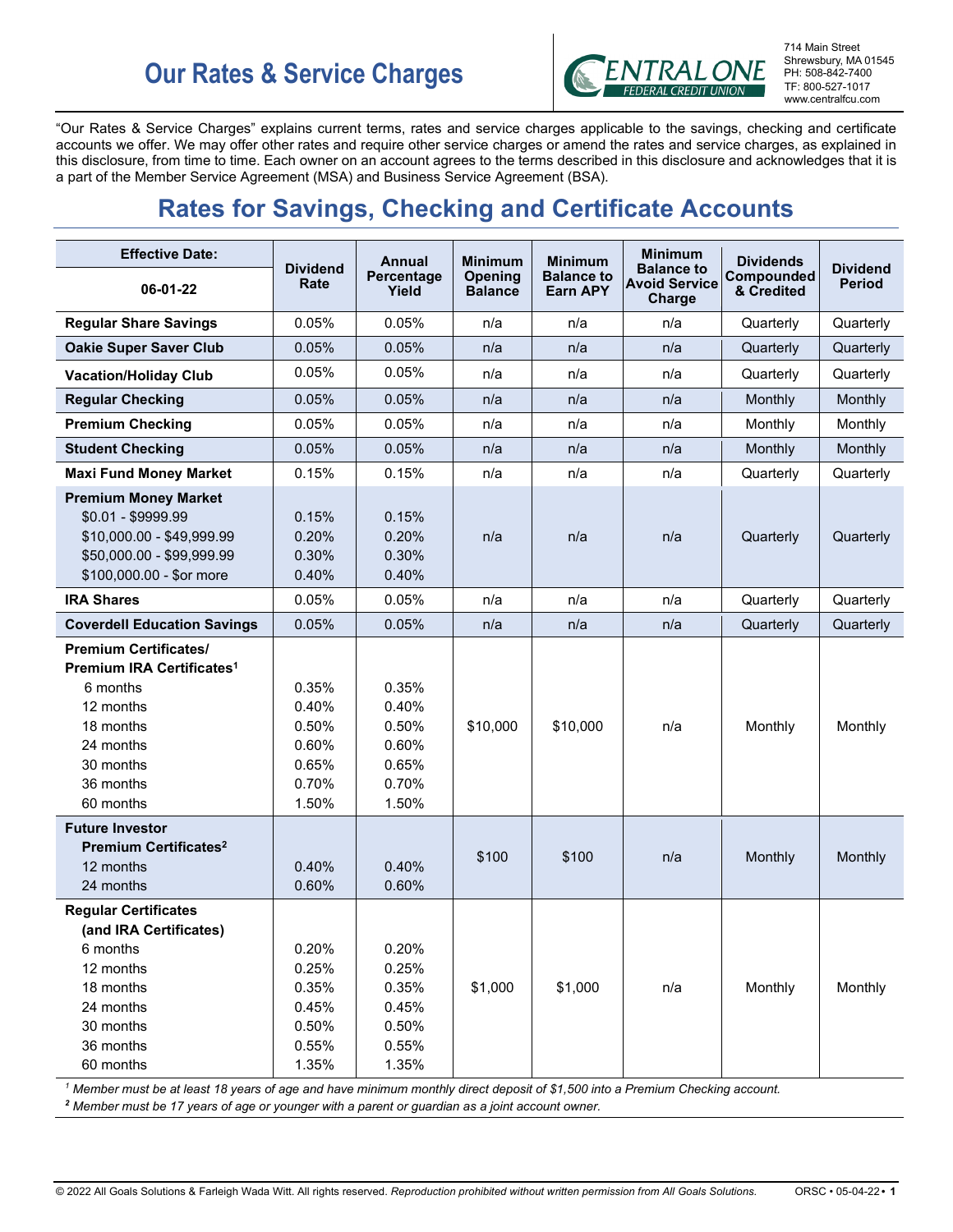| <b>Effective Date:</b>                                     |                         | Annual                                                  | <b>Minimum</b> | <b>Minimum</b>                       | <b>Minimum</b><br><b>Balance to</b> | <b>Dividends</b>                |                                  |
|------------------------------------------------------------|-------------------------|---------------------------------------------------------|----------------|--------------------------------------|-------------------------------------|---------------------------------|----------------------------------|
| 10-04-2021                                                 | <b>Dividend</b><br>Rate | Percentage<br><b>Opening</b><br>Yield<br><b>Balance</b> |                | <b>Balance to</b><br><b>Earn APY</b> | <b>Avoid Service</b><br>Charge      | <b>Compounded</b><br>& Credited | <b>Dividend</b><br><b>Period</b> |
| <b>Business Solutions Checking</b>                         | $0.0\%$                 | $0.0\%$                                                 | n/a            | n/a                                  | n/a                                 | n/a                             | n/a                              |
| <b>Business Solutions</b><br><b>Plus Interest Checking</b> | 0.05%                   | 0.05%                                                   | n/a            | n/a                                  | \$50,000<br>(monthly average)       | Monthly                         | Monthly                          |
| <b>IOLTA Checking</b>                                      | 1.00%                   | $.004\%$                                                | n/a            | n/a                                  | n/a                                 | Monthly                         | Monthly                          |

# **Rates for Savings, Checking and Certificate Accounts for Business**

# **Explanation of Rates & Service Charges**

As explained in the MSA, "Our Rates & Service Charges" applies to all the accounts we offer. Except as specifically described, the following terms apply to all of the accounts you have with us.

# **1. Rate Information**

The Dividend Rate and Annual Percentage Yield on the accounts you have with us are identified above. For all accounts except certificates, the Dividend Rate and Annual Percentage Yield may change monthly as determined by the Board of Directors.

Premium Money Market Accounts are Tiered Rate Accounts. For these accounts, if the balance is within a particular tier, the Dividend Rate and Annual Percentage Yield specified for that tier will apply to the full balance in the account.

The Dividend Rates and Annual Percentage Yields shown in the table above are the prospective rates as of the effective date shown above. For Certificate Accounts, the Dividend Rate and Annual Percentage Yield are fixed and will be in effect for the term of the account. For Certificate Accounts, the Annual Percentage Yield is based on an assumption that dividends will remain on deposit until maturity. A withdrawal of dividends will reduce earnings.

# **2. Nature of Dividends**

Dividends are paid from current income and available earnings after required transfers to reserves at the end of a dividend period.

# **3. Compounding and Crediting**

Dividends will be compounded and credited as identified above. For dividend bearing accounts, the Dividend Period begins on the first calendar day of the period and ends on the last calendar day of the period.

# **4. Accrual of Dividends**

Dividends will begin to accrue on noncash deposits (e.g., checks) on the business day you make the deposit to an account you have with us. If you terminate the account before accrued dividends are credited, accrued dividends will not be paid.

# **5. Balance Information**

The minimum balance required to start each account and earn the stated Annual Percentage Yield is identified above. If you do not maintain the minimum balance, you will not earn the stated Annual Percentage Yield.

For all accounts except share certificates, dividends are calculated by using the Average Daily Balance method, which applies a periodic rate to the Average Daily Balance for the period. To obtain the Average Daily Balance for the period, we add up the ending balance in the account for each day in the period, and divide the total by the number of days in the period. For share certificates, dividends are calculated by using the Daily Balance Method, which applies a daily periodic rate to the balance in the account each day.

# **6. Account Limitations**

For Premium Money Market accounts, you may not make more than one (1) covered *transaction* per month. For Maxi Money Market accounts, you may not make more than three (3) covered *transactions*  per month. Covered *transactions* include your checks, transfers initiated through online banking or mobile banking, ACH transfers, merchant point of sale *transactions*, preauthorized or automatic transfers, and overdraft protection transfers. The date we use to determine the number of *transactions* is the date a *transaction* is posted to (actually credited to or debited from) an account, rather than the date you initiate the *transaction*. If you exceed this limit, we may refuse or reverse the *transaction*, and we may impose a charge as specified in the listing of service charges provided below. If you repeatedly exceed this limit, we may terminate the account.

# **7. Certificate Account Features**

# **a. Account Limitations**

Except for Future Investor Premium Certificates, after you start the account, you may not make additional deposits to a Certificate Account. For Future Investor Premium Certificates, you may make additional deposits in increments of \$100.00 or more.

# **b. Maturity**

The Certificate Account you have with us will mature on the maturity date identified on your Account Receipt or Renewal Notice.

#### **c. Early Withdrawal Penalty**

We may impose a penalty if you withdraw any of the principal of the Certificate Account before the maturity date.

**1) Amount of Penalty.** The amount of the penalty is based on the term of your certificate account. For account terms of 12 months or less, the penalty is equal to three months' dividends on the amount withdrawn. For account terms of more than 12 months, the penalty is equal to six months' dividends on the amount withdrawn.

**2) How the Penalty Works.** The penalty is calculated as a forfeiture of dividends that have been or would be earned on the amount withdrawn. If the account has not yet earned enough dividends or if dividends have previously been withdrawn, the penalty will be deducted from the principal balance.

**3) Exceptions to Early Withdrawal Penalties.** At our option, we may pay the account before maturity without imposing an early withdrawal penalty under the following circumstances: when an owner on an account dies or is determined legally incompetent by a court or other body of competent jurisdiction. Where the account is an Individual Retirement Account (IRA) and any portion is paid within seven (7) days after establishment or where the account is an IRA and the owner attains age 59½ or becomes disabled and begins making periodic withdrawals.

# **d. Renewal Policy**

Certificate Accounts are automatically renewable accounts. Automatically renewable accounts will renew for another term upon maturity. You have a grace period of ten (10) days after maturity in which to withdraw funds in the account without being charged an early withdrawal penalty. For Future Investor accounts, if the member has reached the age of eighteen (18) by the time the certificate matures, the funds in the account will transferred to a regular certificate account upon maturity.

# **e. Nontransferable/Nonnegotiable**

The account(s) you have with us is/are nontransferable and nonnegotiable. This means that an account and the funds in the account may not be pledged to secure any obligation of an owner, except obligations with the Credit Union.